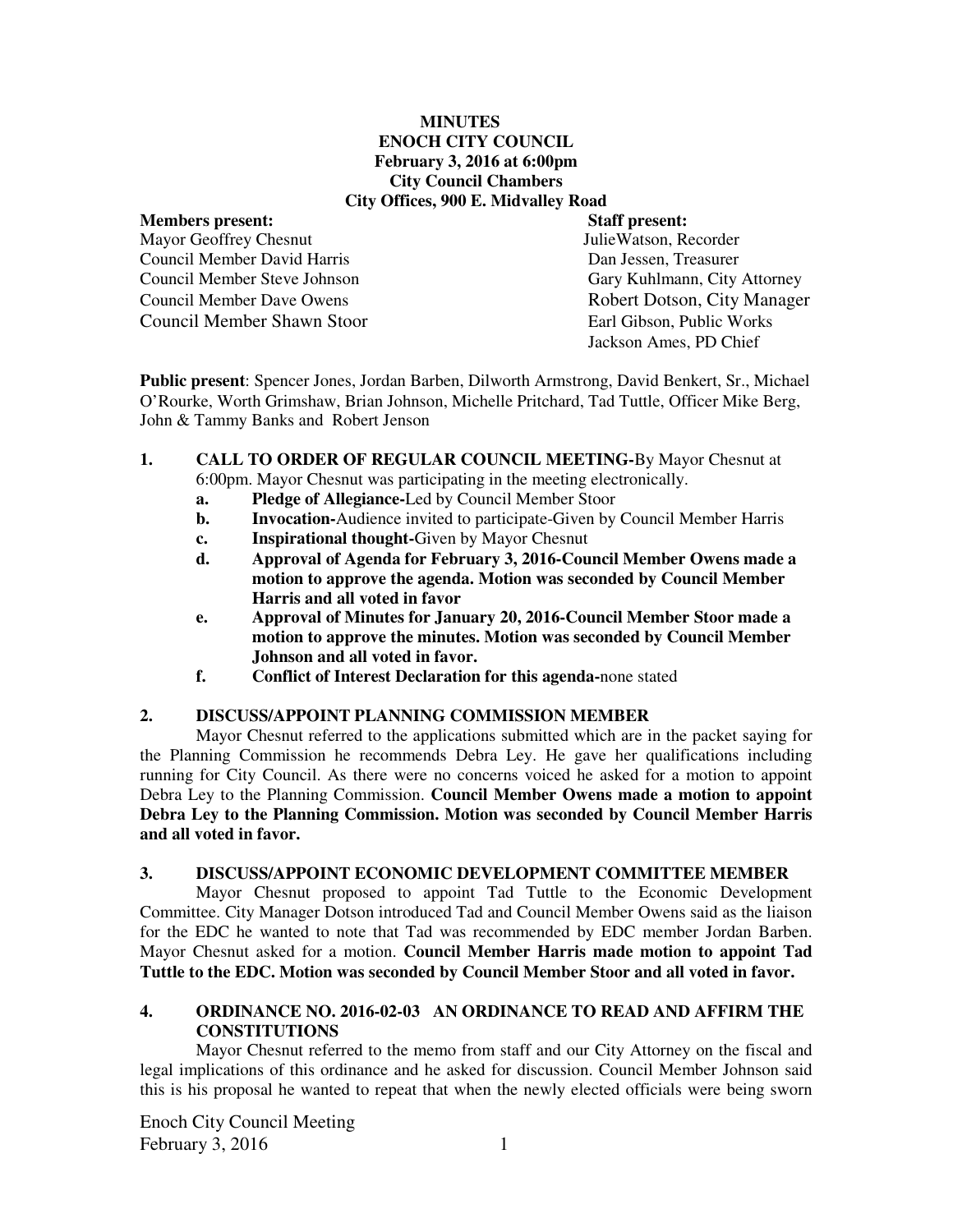into office it is stated that they are upholding and defending the U.S. Constitution and the Utah Constitution. He said he read them before being sworn in himself and it occurred to him that if we take an oath to support and defend the Constitutions it is meaningless unless we are familiar with them. He proposed an ordinance that we affirm publicly that we have read the two Constitutions within a year of being sworn in.City Attorney Kuhlmann said, regarding his memo, he doesn't disagree with the premise but from a legal standpoint cities are creatures of the State and derive their power from the State. There are no constitutional caveats that require this action. That is reserved to the legislature who sets election procedures. Nowhere is there any local authority to require this action although encouraging it is absolutely acceptable. It could be a resolution but not an ordinance which is a law**.** 

Council Member Harris agreed with the premise saying a resolution would be better. An ordinance is a law and as such would have a penalty. We all agree this is a wonderful idea but passing a law is too much. Council Member Johnson supported his point more by saying in the ULCT handbook it says we could not pass anything unless authorized by the legislature. He cited the reference and read from it saying we have the authority to act if it is not prohibited or unconstitutional. It does not matter that we are not specifically authorized to do this. Council Member Harris suggested again this could be a resolution instead of an ordinance. City Attorney Kuhlmann said his concern is you can't make any one read something. He said in the Hutchinson case that Council Member Johnson referred to it is not a "carte blanche" situation and is not absolute. Election authority lies with the legislature. Imposing this as a condition of taking a seat on the City Council is something a local body can't do. You are trying to impose an additional condition on being elected and local municipalities do not have that authority. There was more discussion between Council Member Johnson and City Attorney Kuhlmann with the City Council being willing to consider this as a resolution. Council Member Harris suggested we could even post a declaration on the wall in the Council Room they would sign saying they had read the constitutions. City Attorney Kuhlmann still expressed fundamental problems with doing that but agreed it is better to encourage elected or appointed officials to read the material but not in the form of a law. It would be acceptable to post notice of the affirmation they have read this. Council Member Johnson agreed that would be ok. City Attorney Kuhlmann said when reviewing any documents they always say "I have read or had it read to me". That will serve to cover all exceptions Mayor Chesnut said adding we will have a resolution for the next agenda. Mayor Chesnut asked for a motion for this ordinance and there was no action taken.

# **5. DISCUSS/TAKE ACTION ON N. ENOCH ROAD IMPROVEMENTS AND ON RAVINE ROAD IMPROVEMENTS**

Mayor Chesnut said this was placed on the agenda due to prior discussion at the last meeting. We did abandon three portions of Ravine Road and this discussion is to consider improvements to the roads in questions. He noted Gary Wilcken had asked for a more holistic solution to this because the City has been placed between two parties in a personal dispute. He invited any discussion of improvements on either road.

Council Member Johnson said at the last meeting the compromise approach suggested by the memo was not the best way to handle this. It was decided we should separate the two situations and deal with each component. He asked the question, is it ok for a person to close off a City road?

Council Member Owens said we are talking about improving that road for public traffic. Council Member Stoor said Ravine Road would have to have considerable work done to make it passable and he thinks we could use the City's money better elsewhere. Referring to the map in the packet he said there could be more areas on Ravine Road for possible abandonment. Mayor Chesnut said that is the next agenda item so let's hold that discussion until then. Mayor Chesnut redirected the discussion to take action on any proposed improvements. Council Member Johnson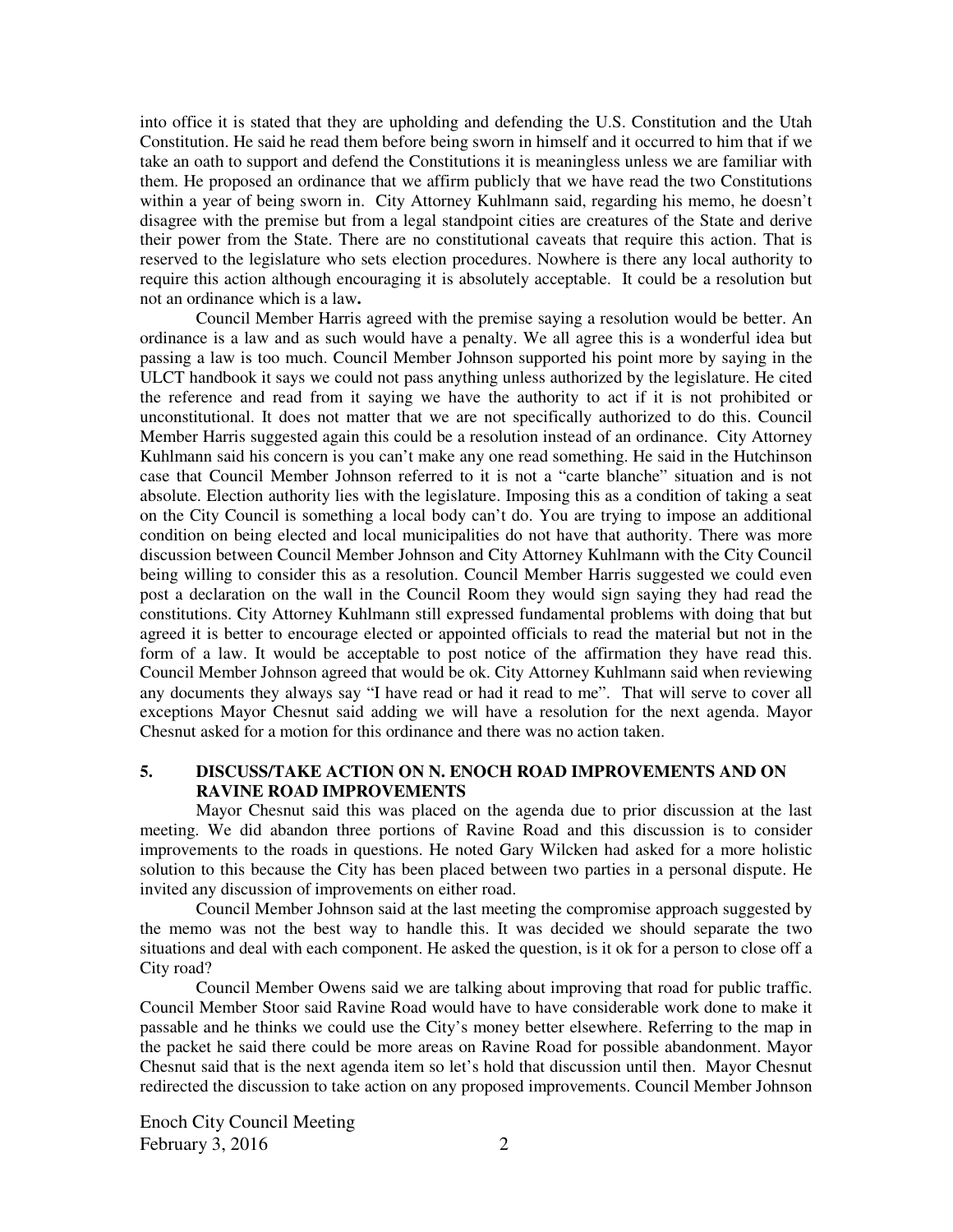asked again should people be allowed to block off a road. Council Member Owens said we have a Planning Commission who makes decisions about roads and the designations or roads and how they connect together in the subdivision process. Council Member Stoor said it depends on the road and Ravine Road is a dirt road passable only on an ATV at this time.

Council Member Harris said maybe we could have done things differently but generally speaking people should not block off a road. Council Member Owens said cities change roads all the time but individuals do not. Council Member Harris said as the general plan of roads goes Ravine Road is best accessed from Enoch Road. As future development comes up the Planning Commission will designate the traffic flow which should go to Enoch Road and to other future major collector roads to the west that are planned roads. He said this road would not be in compliance and would be dangerous so we are better off to use the road plan already developed.

Council Member Johnson warned the past City Council had set a precedent. If we allow one road to be closed by an individual then others can close roads too. Council Member Harris disagreed saying each situation is different and precedence does not matter. Is it the right plan for Enoch City? Doing one does not force the other to be the same. Traffic should go to the west and go into planned major collector roads. There is not any need for Ravine Road to be a connector road. Council Member Johnson asked even when that future east/west road is open will some still want to use Ravine Road. There was more discussion of the hazards like the intersection. Council Member Harris said he would rather require the use of major collector roads. Council Member Johnson brought up road width. Council Member Harris said the entire easement is still not in compliance with our current road standards. City Manager Dotson said we require developers to build 50 foot or 66 foot wide roads depending on location. Council Member Harris said there are things all over the City that don't meet current standards however we should stick with current standards and not make a lot of exceptions. Council Member Johnson said it was an historical road and people want to use it. No one living at the bottom end thinks there will be lots of traffic on this road. Council Member Harris asked with little traffic expected should we spend City funds to open this road. Council Member Johnson said some residents have to drive an extra distance to go to church and that is why they want it open adding again this is an historical road with precedent. Council Member Harris respectfully disagreed with that.

Council Member Johnson talked about the Utah founders and their layout of roadways throughout the State saying he wants to follow that example adding it is preferable to connect rather than to divide and isolate. Council Member Stoor said if it was important to keep this road open we would not have allowed development and it is not an important road now. This road is not utilized and other roads serve the needs of residents.

Mayor Chesnut asked if there are any improvement proposals on N. Enoch Road. Council Member Owens said in the last meeting we decided we need to keep these two discussions separate. He does not object to discussing this but it has nothing to do with opening Ravine Road or not. Council Member Owens said in regard to N. Enoch Road installing cattle guards came up. He questioned if the City is responsible for this or is the owner responsible to control his livestock on the roadway. Our ordinance states we do not permit open range grazing in City limits and fences are meant to control livestock. The cost of a cattle guard would not benefit the residents of Enoch overall. Animals can't be allowed on the roadway so a fence is needed to keep them off. Council Member Owens said the Council received a letter from a property owner about their concerns that pedestrians could be involved with cattle which is a safety issue. The landowner needs to ensure animals do not impede access to other owner's property. It was clarified we are addressing open range grazing and not livestock being on the roadways when they are being moved from one pasture to another which is allowed. Council Member Stoor said he is confused about why we are even talking about N. Enoch Road improvements because keeping livestock there is the animal owner's problem and not the City's problem. Council Member Johnson said as a City Council we are trying to satisfy the parties in this dispute and this

Enoch City Council Meeting February 3, 2016  $\overline{3}$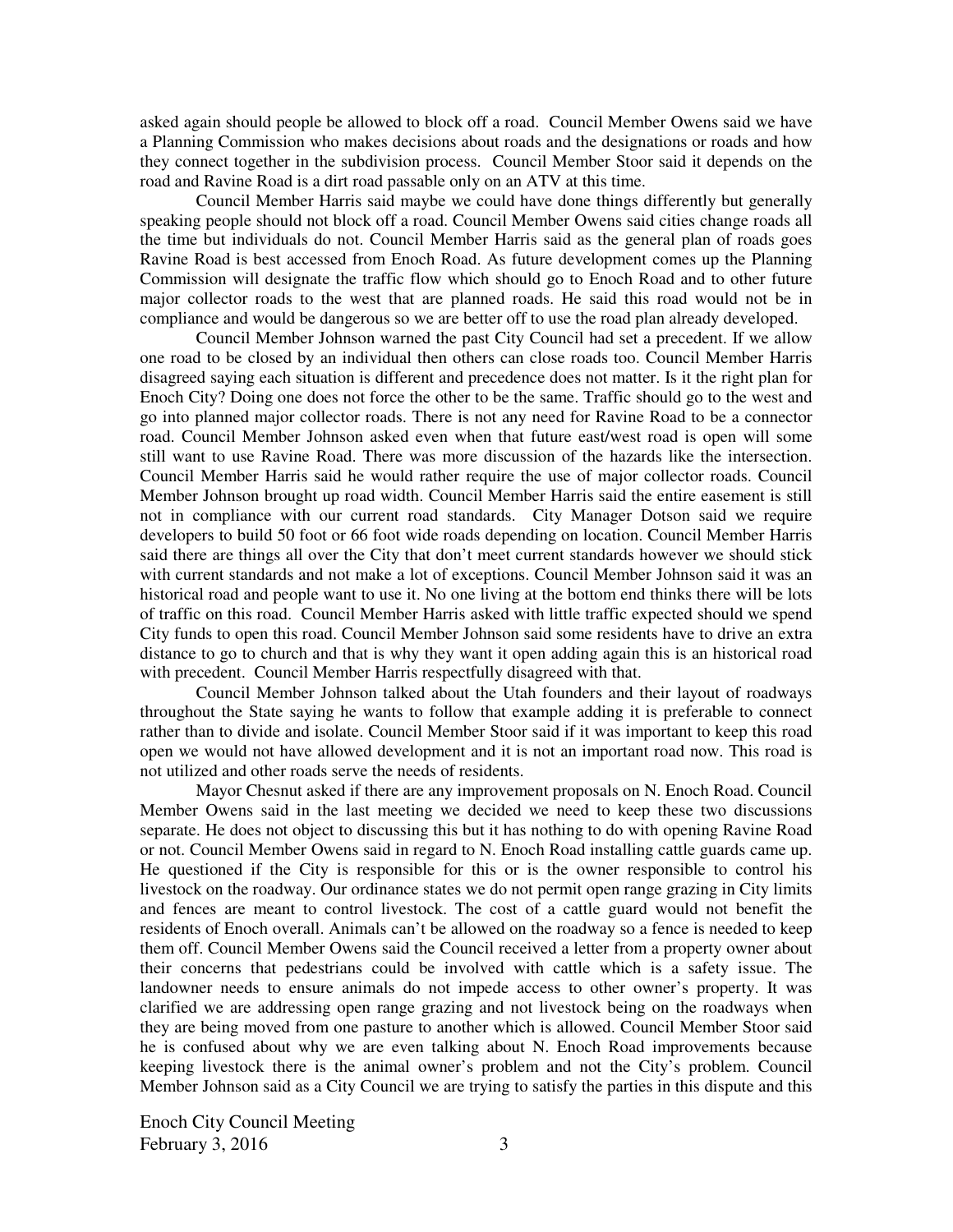was an effort to please both sides. Council Member Harris said the other property owners on N. Enoch Road need to be considered too. Council Member Stoor said we should do only what is best for whole City when we spend resources. Council Member Harris suggested the owner fence the sides of the road to keep his animals contained. Mayor Chesnut asked for any action they would like to instruct the City staff to take on either issue. There were no motions.

## **6. DISCUSS FURTHER ABANDONMENT OF PORTIONS OF RAVINE ROAD AND SET A PUBLIC HEARING**

Mayor Chesnut said Council Member Owens proposed further abandonment of portions of Ravine Road and included setting a public hearing. He referred to the map in the packet and Council Member Owens was asked to state his proposal. He said what was discussed and what he proposes is we abandon a small section that follows the road line and is basically where an open road would be placed. If abandoned, the Fislers and other property owners have complete access to their property. Mayor Chesnut clarified the City has a right-of-way for the utilities in the roadway that would not be impacted by this or any action.

Council Member Harris said in the previous abandonment by the Stake Center we only abandoned half of the road in that portion. City Manager Dotson concurred we abandoned only half of the road and it is meaningless to keep other half open. Mayor Chesnut said the engineering and legal descriptions would take some time and are required to be available when noticing is done for the public hearing. Council Member Owens said whether we abandon it or not if there is half a road it does not make sense to open just that portion. He said he would prefer to clean it all up in this action however there will be engineering involved. Council Member Harris agreed loose ends should be handled adding no one drives on that road now and no one needs that road. Council Member Stoor said if we are talking about the whole thing from the NE corner of the Stake Center property to Blueberry Road that part has been subdivided already. Manager Dotson said that part is in Village Green Subdivision. Village Green Road runs to Highway 91 and that is good access. Council Member Stoor said if we make these changes on Ravine Road perhaps we should consider renaming it then emergency services could be notified and be able to find their way. Council Member Owens agreed we should have this conversation with emergency services. City Manager Dotson clarified that this is Pomeroy Road in the Village Green Subdivision. Council Member Owens said he indicated where he wanted to abandon and asked if the Council has any problem. There was more discussion of the location of the proposed abandonment sections. City Manager Dotson said Council Member Owens has requested for abandonment the corner piece of .37 acres and .09 acres to the right and below it where it connects to the parcel A840- 13-1 as shown on the previous map consisting of two different legal descriptions. Council Member Stoor confirmed the City would maintain our easement through there. Council Member Owens stated we are adding the western point and continuing it to NE side of the Stake Center as Council Member Harris suggested. Mayor Chesnut said what we are talking about is a different road and it is not in this discussion tonight to consider the Pomeroy Road area. Mayor Chesnut also clarified this action is to request more legal work. Council Member Owens asked how much time the City Engineer would need to get this together for the noticing. City Manager Dotson thought it would not take that long.

**Council Member Stoor made a motion to set a public hearing for March 2, 2016 to consider further abandonment of Ravine Road for a portion by the Fisler property as well as a section on a lot and the other half of Ravine Road adjacent to the Stake Center parking lot and the NE boundary of the Stake Center out to Blueberry Road and instruct the City Engineer to get the legal descriptions and maintain City easements. Motion was seconded by Council Member Harris and all voted in favor.** City Attorney City Attorney Kuhlmann said it is always good to expressly reserve the easements.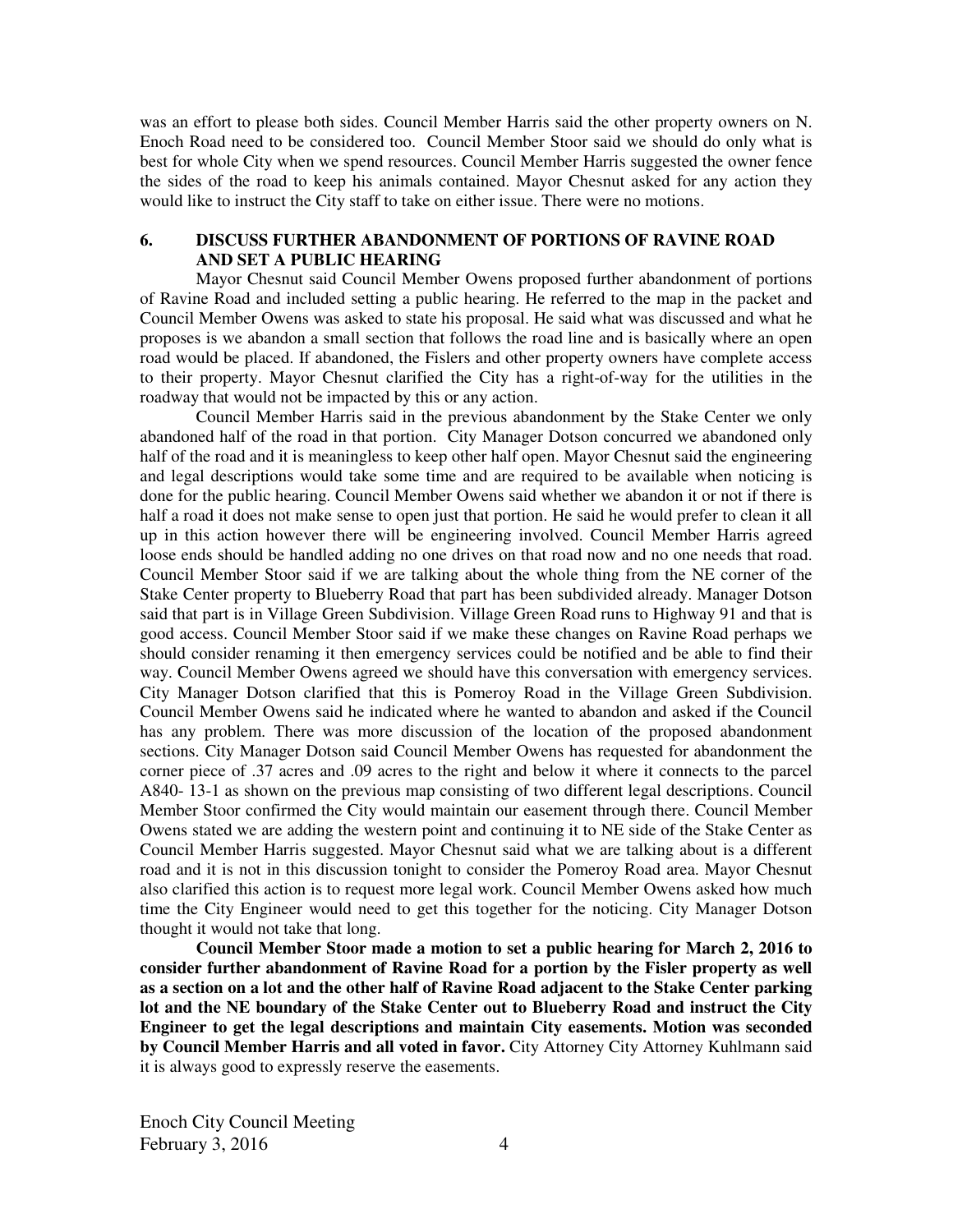# **7. DISCUSS ISSUES WITH REQUIRING SOCIAL SECURITY NUMBERS ON ENOCH UTILITY APPLICATION-Allen Johnson**

Mayor Chesnut said an agenda request was submitted by a resident, Mr. Allen Johnson. City Manager Dotson said Mr. Johnson is not present tonight but he will recap the issue for the Council anyway. He said Mr. Allen did not want to give his social security number on our utility application to get credit for his services from the City. Mr. Allen submitted a two page long argument with suggestions for changes. Staff discussed this extensively and noted the main reason we ask for the social security number is in case we have to turn the account over to collections if the customer skips out. We called the collection agency and they said in some cases they can find people without having a social security number. City Manager Dotson said he also talked to other cities and most require a social security number but some do not. Since we very rarely have to turn people over to collections we found that it would be an acceptable option to change the application to require either the social security number or "other valid government issued photo ID". This handles the issue for those who are concerned and will now have another avenue. It was noted this is not in any ordinance but is only a policy. We changed it and emailed the complainant however he did not respond. There was more discussion of policy and our means of recourse to collect and noted we have the option of placing a lien on the property but do not do that because the amounts due don't warrant the process. We also want to make clear to the public and the City Council that our files are secure and not out in the open. We follow FBI standards for protecting information. Council Member Johnson said he is in favor of offering the option for alternative ID. Mayor Chesnut agreed, saying with identity theft issues abounding lately it could be costly if we have a breach. City Manager Dotson said we recently went through an FBI audit and made better internal policies. Council Member Harris suggested we publish that on the website to reassure the public. All agreed the alternative method was a better way. No action was required or taken.

# **8. DISCUSS/TAKE ACTION ON SAGEBRUSH DRIVE**

Mayor Chesnut referred to the memo in the packet and asked City Manager Dotson to tell the Council about this. City Manager Dotson said there has been no action taken so far but only the threat of action to block Sagebrush Drive. Chief Ames said they have been patrolling that area to keep an eye on it and if this resident tries to block the road we will remove the barrier. City Manager Dotson said the intention is to get money from the City however State code requires if you block a road you have to give 72 hours written notice. This man said he blocked the road in 2005 when he built his house and he contends he owns the roadway. City manager Dotson said he and Chief Ames have been in discussion with this person and he is not belligerent but sees a way out of his financial troubles with this action. We will not allow this threatened road blockage to happen. This is a chip sealed road built before 2004 which has been continually used by the public for more than ten years. The road is also over the top of our sewer easement. Another landowner on Sagebrush has expressed concerns about this blockade. This is defined clearly by State law and Chief Ames will remove any blockade if need be. Chief Ames recounted what this person told him saying he intended to post the road "no trespassing" and expects the PD to cite anyone driving on it. There are other motives for why he is doing this. City Manager Dotson recounted the night of the water line break that resulted in people being flooded which may bring a lawsuit. Mayor Chesnut recapped to say Chief Ames is on it and will monitor the road and no action is required from the Council.

#### **9. PUBLIC COMMENTS**

Mike O'Rourke said he wants to go on the record to thank Earl and the crew for working in the bad snowstorm and doing a great job.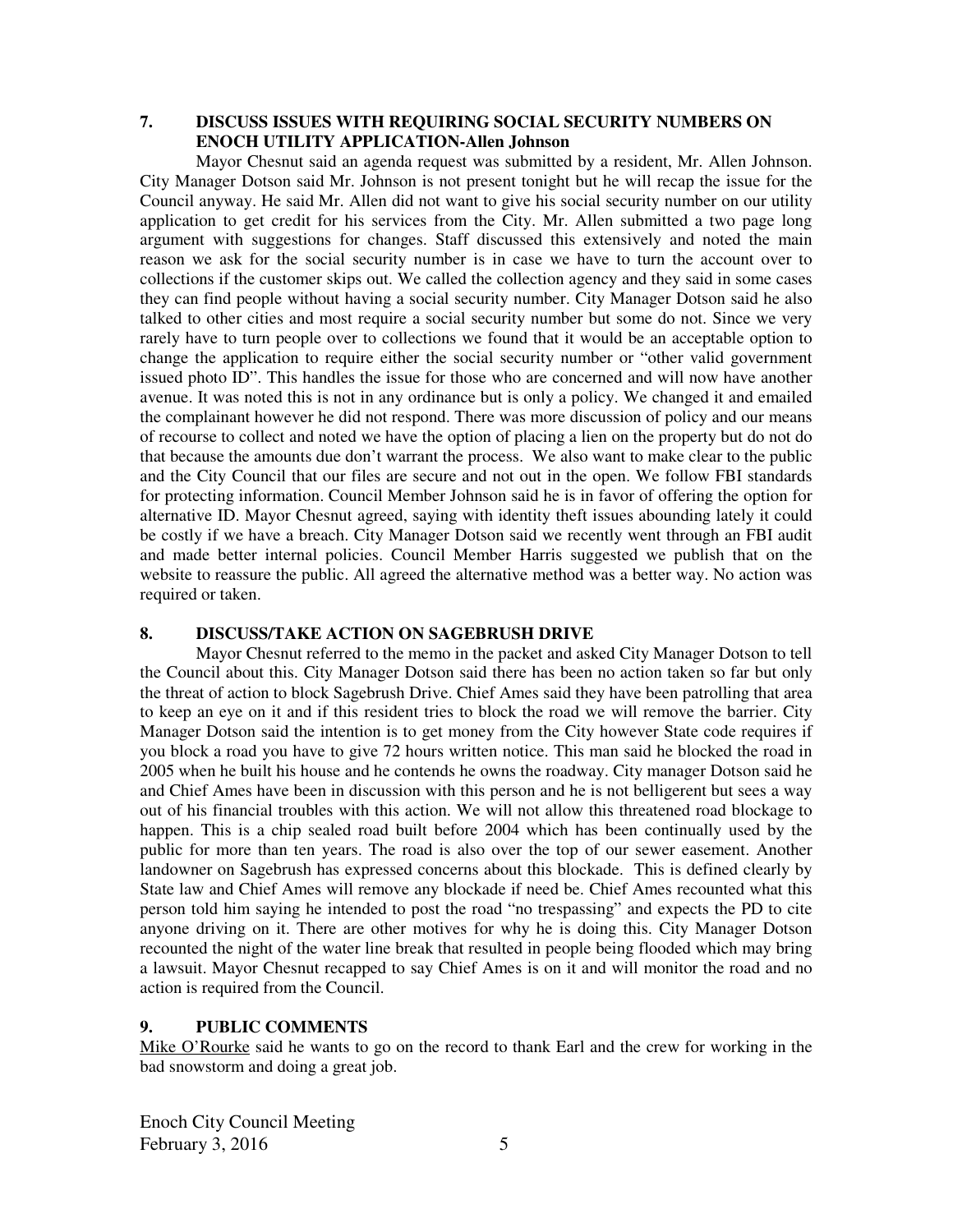Spencer Jones said he wants to say the same thing. The Public Works crew did impressive work and spent many hours trying to clear the roads in the huge storm.

David Benkert Sr. read from a newspaper article about the Iron County Democrats gathering for a caucus in March 2014. It referred to Geoffrey Chesnut who said it is important to have democrats run for office. At that time he said he was moving to Washington State. Mr. Benkert questioned why he ran for Mayor if he was moving away. He said he feels tricked asking what kind of Mayor we really have. He would like the City Council to make a law that you can't apply for work with Enoch or do business with the city if you are moving away.

Brian Johnson asked why we don't have a crosswalk or flashing lights on Midvalley Road by the school. He said we should have flashing lights and a 20 mph zone adding people speed through there all the time. He asked the City Council to consider that. He added it is ok for City officials to work out of town for their job occasionally referring to Mayor Chesnut being out of town and attending this meeting electronically.

**10. CORRESPONDENCE-Mayor Chesnut noted the<sup>7th</sup> Day Adventist Church sent a letter** expressing their concerns about livestock being free to roam on N. Enoch Road where they also own land. He said we received another letter and unfortunately Council Member Wilcken resigned on Monday in a letter to the City Council. We were shocked and sad to lose his knowledgeable voice and will be discussing the procedure to replace him. Council Member Harris said the Council got an email from Mike O'Rourke regarding Ravine Road and he read the email.

# **11. COUNCIL/STAFF REPORTS**

Council Member Stoor reported the Tree Committee met and are in need of two people for vacancies on that committee. He said there is money available through grants for tree planting. He said Shelly has gone through some training and does a great job in the parks. He credits the survival of the City's trees largely due to her. He also said this is the 50th anniversary of Enoch becoming a City and he would like to do something to celebrate. Maybe that could be an agenda item to discuss and appoint a committee to celebrate that event. Council Member Harris seconded the suggestion for an agenda item.

Council Member Harris said the Planning Commission is considering a zone change request on commercial property to be changed to M-R-2 and also a conditional use permit that will come to the City Council perhaps on the next agenda. Council Member Harris added his appreciation to staff and the PD in dealing with the big snow storm. He also expressed thanks to Gary Wilcken for his contribution to the City and regrets his decision to leave.

Council Member Owens said he has been assigned by Mayor Chesnut to be over the  $4<sup>th</sup>$  of July celebration. He would like to work on putting together community volunteers to head certain activities so we can bring this back to be a big community event. We have no budget to do this so we would have to rely on sponsorships and other things to bring in funding. He said he had the opportunity to attend the funeral of Officer Doug Barney who was shot in the line of duty. He gave details about that event saying our officers knew him and trained with him. He reported he also went to Local Official's Day at the legislature and gave some high points. He reported the EDC has set the date for the Business Fair for March  $26<sup>th</sup>$  at 10:00am. They also intend to hold a networking night for business owners that will be on February  $25<sup>th</sup>$  at 6:00pm at The Hub.

Earl Gibson had no comments and Mayor Chesnut thanked him again for the plowing work.

Chief Ames said he also wants to thank Earl and the crew for their hard work plowing. He also extended kudos to residents because there were no serious accidents. He added details about going to the funeral for Officer Barney saying the PD often deals with a lot of negativity and people at their worst so it was awesome to see thousands lining the sidewalks with flags and signs to express gratitude and appreciation. He said he is ready to download the new PD policy manual

Enoch City Council Meeting February 3, 2016  $\qquad \qquad$  6